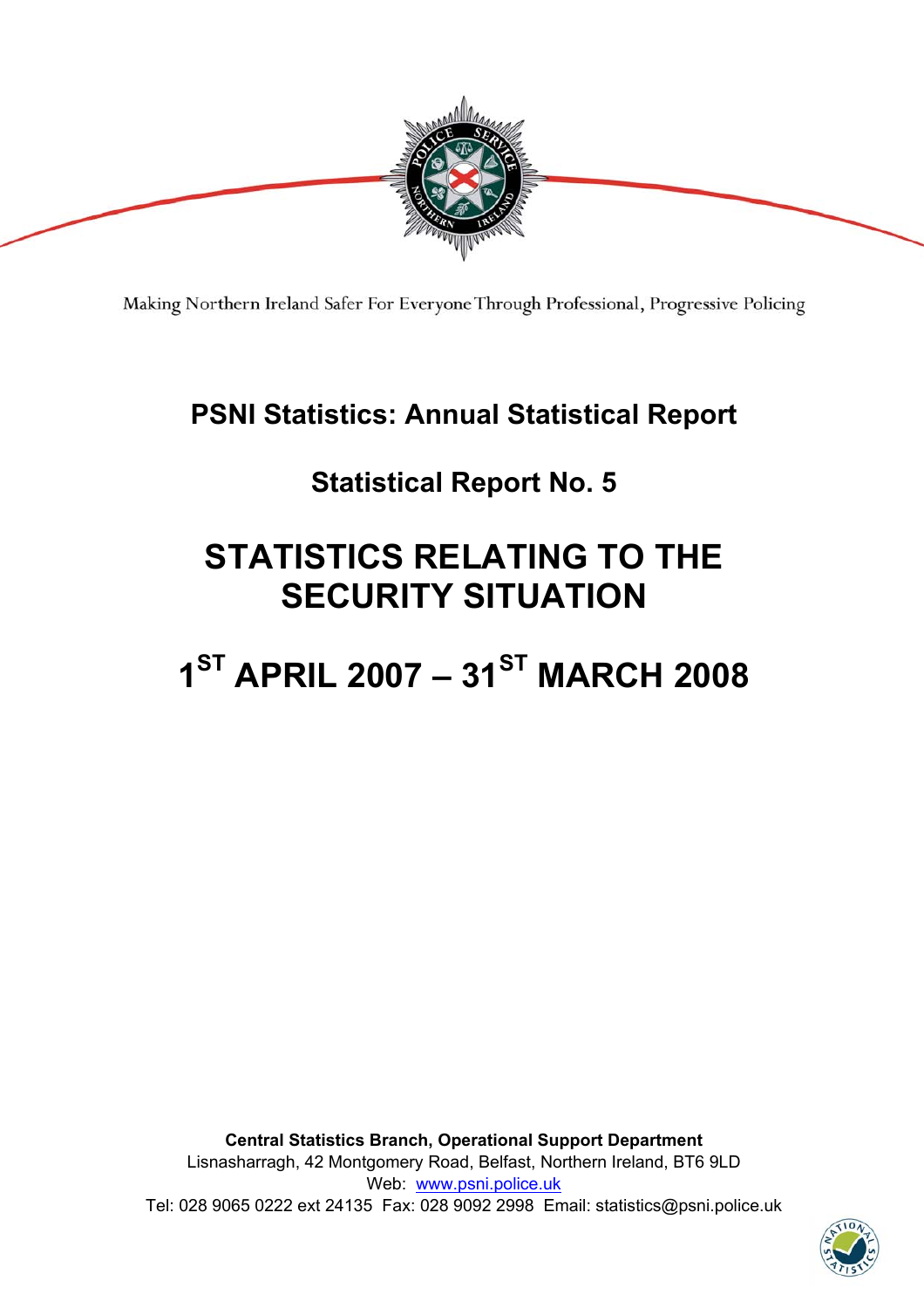# 5. Statistics Relating to the Security Situation

Summary

| Figure 5.1 | Deaths Due to the Security Situation<br>1998/99 - 2007/08                                              |
|------------|--------------------------------------------------------------------------------------------------------|
| Table 5.2  | Deaths Due to the Security Situation<br>1998/99 - 2007/08                                              |
| Figure 5.3 | Shooting and Bombing Incidents<br>1998/99 - 2007/08                                                    |
| Table 5.4  | <b>Security-Related Incidents</b><br>1998/99 - 2007/08                                                 |
| Figure 5.5 | Casualties as a Result of Paramilitary-style<br>Shootings 1998/99 - 2007/08                            |
| Figure 5.6 | Casualties as a Result of Paramilitary-style<br>Assaults 1998/99 - 2007/08                             |
| Table 5.7  | Casualties as a Result of Paramilitary-style<br>Attacks 1998/99 - 2007/08                              |
| Table 5.8  | Firearms, Ammunition and Explosives Finds<br>1998/99 - 2007/08                                         |
| Table 5.9  | Persons Arrested under Section 41 of the Terrorism Act and<br>subsequently Charged $2001/02 - 2007/08$ |
| Table 5.10 | Parade Statistics 2007/08                                                                              |

Data Quality: The PSNI's statistics on the security situation are collated by the PSNI's Central Statistics Branch. These statistics are National Statistics and are produced to high professional standards as set out in the National Statistics Code of Practice.

#### **A National Statistics Publication**

National Statistics are produced to high professional standards set out in the National Statistics Code of Practice. They undergo regular quality assurance reviews to ensure they meet customer needs. They are produced free from any political interference.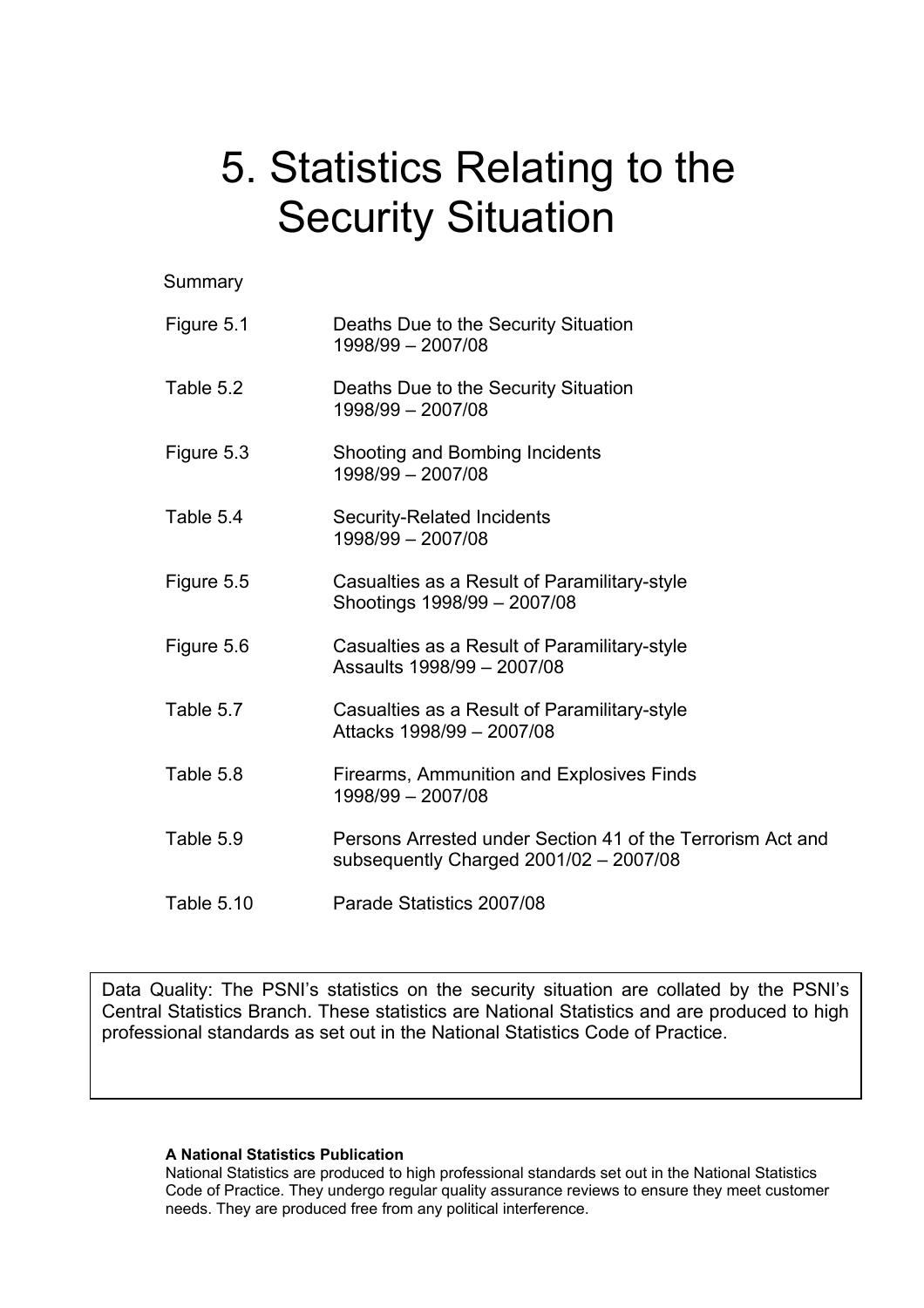## **5. Statistics Relating to the Security Situation**

## **Summary**

### **Deaths due to the Security Situation**

• During 2007/08 there was one security related death, three fewer than in the previous year.

### **Security-Related Incidents**

- The number of shooting incidents decreased by 27.6% from 58 in 2006/07 to 42 in 2007/08.
- There were 23 bombing incidents in 2007/08 compared with 20 in 2006/07.
- There were no incendiary incidents recorded during 2007/08 compared with eleven incendiary incidents recorded in 2006/07.

### **Paramilitary-style Attacks**

- During 2007/08 there were 52 casualties as a result of paramilitary-style attacks (i.e. both shootings and assaults), 22 fewer than in the previous year.
- Paramilitary-style **shootings** accounted for 7 casualties, 2 of which were attributed to loyalists and 5 to republicans.
- Paramilitary-style **assaults** accounted for the remaining 45 victims with 35 of such casualties attributed to loyalists and 10 attributed to republicans.
- In comparison with the previous year, the number of casualties of paramilitary-style shootings decreased by 19 (73.1%) and the number of casualties of paramilitary-style assaults decreased by 3 (6.3%).

#### **Firearms, Ammunition and Explosives Finds**

• There were 62 firearms and 22,010 rounds of ammunition found during 2007/08. In addition, 208.4kg of explosives were recovered during the year of which 207.0 kg was recovered in a find in the Craigavon area in August 2007.

#### **Persons Arrested under Section 41 of the Terrorism Act and subsequently Charged**

• A total of 34 persons were arrested under section 41 of the Terrorism Act and subsequently charged during 2007/08 compared with 57 during 2006/07.

### **Parade Statistics**

- In total, there were 2,951 parades during 2007/08. Loyalist parades accounted for 2,318 (78.5%) of these while nationalist parades accounted for 179 (6.1%).
- Fifty-four parades (1.8%) were re-routed during the year and conditions were imposed on a further 71 (2.4%).
- There were 9 parades (0.3%) at which disorder occurred.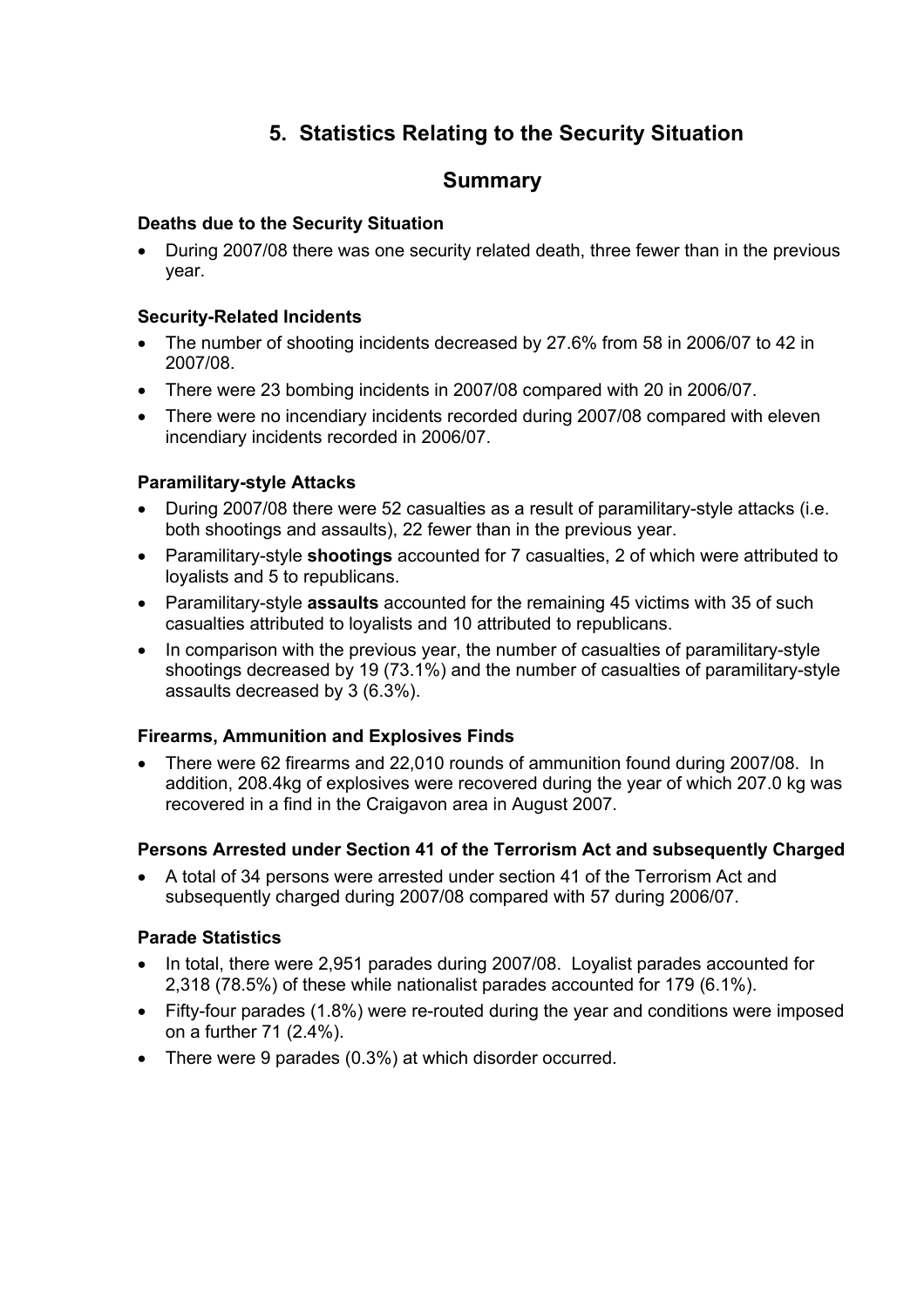

 **Figure 5.1: Deaths Due to the Security Situation 1998/99 – 2007/08**

|         |               | <b>Police</b>  |      |            |                 |               |  |  |
|---------|---------------|----------------|------|------------|-----------------|---------------|--|--|
|         | <b>Police</b> | <b>Reserve</b> | Army | <b>RIR</b> | <b>Civilian</b> | <b>Totals</b> |  |  |
| 1998/99 |               |                |      |            | 42              | 44            |  |  |
| 1999/00 |               |                |      |            |                 |               |  |  |
| 2000/01 |               |                |      |            | 18              | 18            |  |  |
| 2001/02 |               |                |      |            | 17              | 17            |  |  |
| 2002/03 |               |                |      |            | 15              | 15            |  |  |
| 2003/04 | N             |                |      |            |                 |               |  |  |
| 2004/05 |               |                |      |            |                 |               |  |  |
| 2005/06 |               |                |      |            | 6               | 6             |  |  |
| 2006/07 |               |                |      |            |                 |               |  |  |
| 2007/08 |               |                |      |            |                 |               |  |  |

 **Table 5.2: Deaths Due to the Security Situation 1998/99 – 2007/08**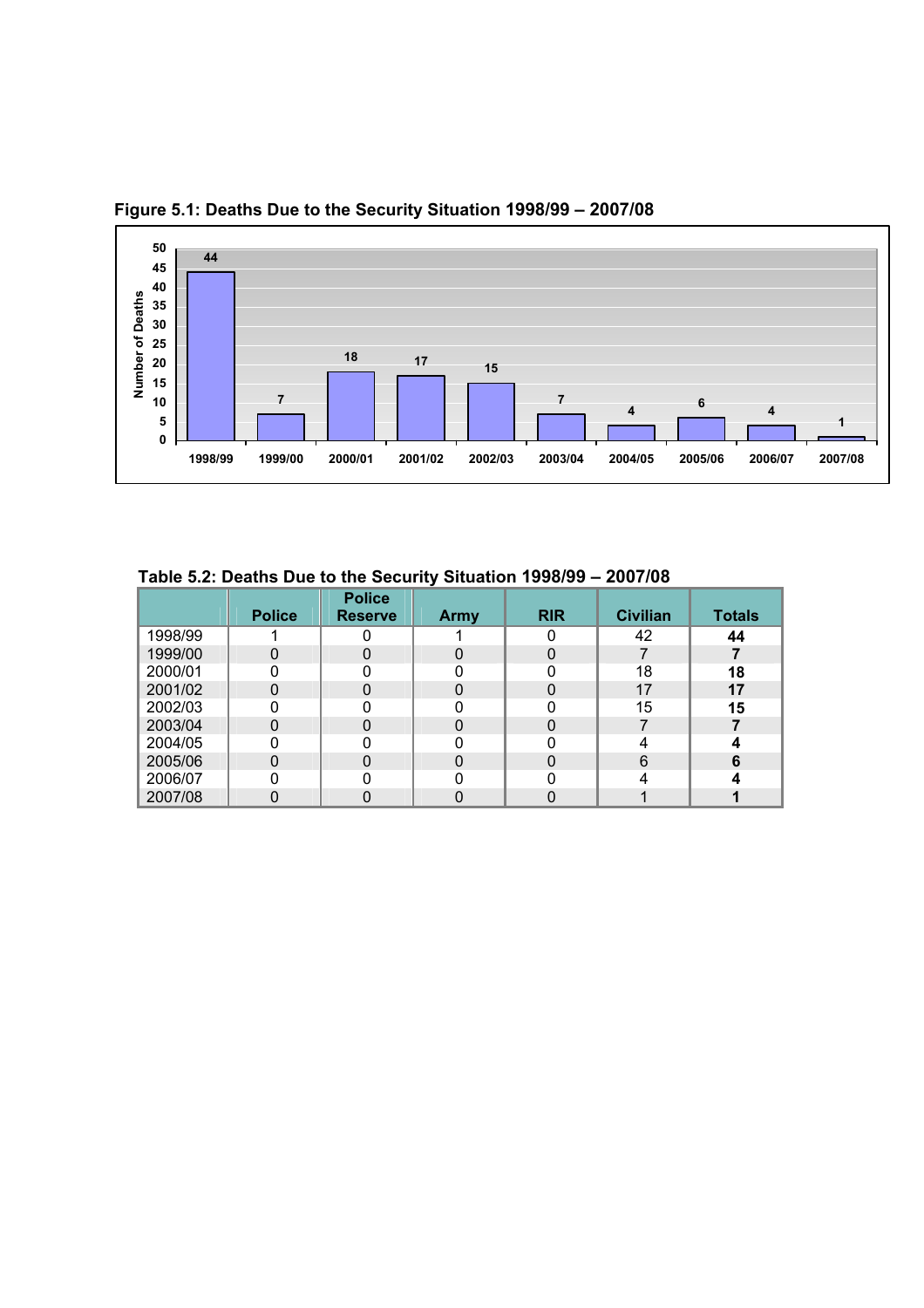

#### **Figure 5.3: Shooting and Bombing Incidents 1998/99 – 2007/08**

|  | Table 5.4: Security-Related Incidents 1998/99 - 2007/08 |  |
|--|---------------------------------------------------------|--|
|  |                                                         |  |

|         | <b>Shooting</b>        |                  | <b>Bombings</b> $^{2}$ |                  | Incendiaries $3$    |  |
|---------|------------------------|------------------|------------------------|------------------|---------------------|--|
|         | Incidents <sup>1</sup> | <b>Incidents</b> | <b>Devices Used</b>    | <b>Incidents</b> | <b>Devices Used</b> |  |
| 1998/99 | 187                    | 123              | 229                    | 20               | 20                  |  |
| 1999/00 | 131                    | 66               | 86                     | 5                | 5                   |  |
| 2000/01 | 331                    | 177              | 206                    | 9                | 22                  |  |
| 2001/02 | 358                    | 318              | 407                    | 5                | 6                   |  |
| 2002/03 | 348                    | 178              | 226                    | 8                | 8                   |  |
| 2003/04 | 207                    | 71               | 80                     | 3                | 3                   |  |
| 2004/05 | 167                    | 48               | 51                     | 29               | 36                  |  |
| 2005/06 | 156                    | 81               | 103                    |                  |                     |  |
| 2006/07 | 58                     | 20               | 29                     | 11               | 11                  |  |
| 2007/08 | 42                     | 23               | 24                     |                  |                     |  |

 $1$  The following types of shooting incidents are included:

- Shots fired by terrorists
- Shots fired by the security forces
- Paramilitary-style attacks involving shootings
- Shots heard (and later confirmed)
- Other violent incidents where shots are fired (e.g. armed robbery)

 $2$  An individual bombing incident may involve one or more explosive devices. Incidents recorded include explosions and defusings (devices used). Incidents involving hoax devices, petrol bombings or incendiaries are excluded.

 $3$  Incidents recorded include explosions and defusings (devices used).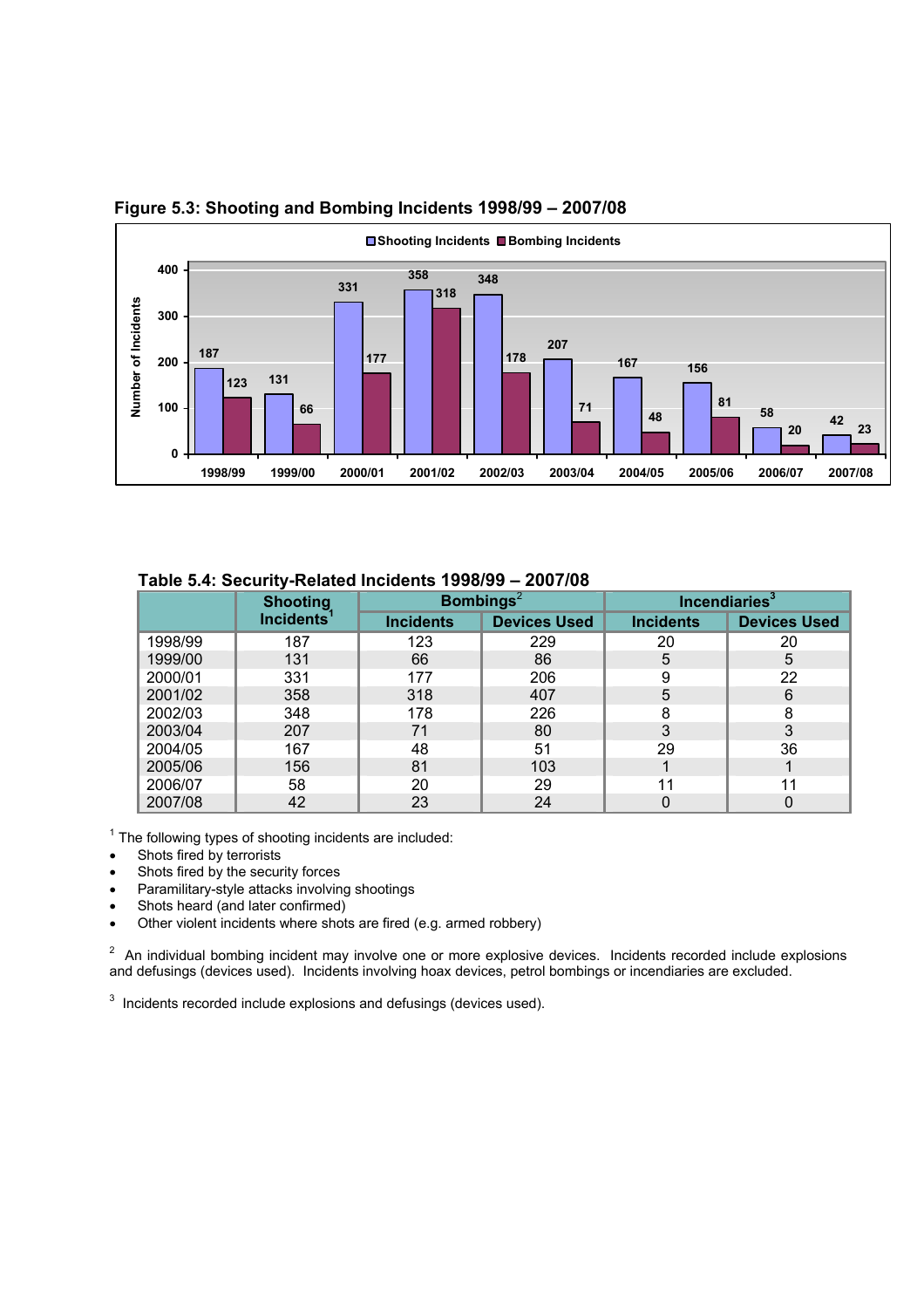

 **Figure 5.5: Casualties as a Result of Paramilitary-style Shootings 1998/99 – 2007/08** 

 **Figure 5.6: Casualties as a Result of Paramilitary-style Assaults 1998/99 – 2007/08** 



#### **Table 5.7: Casualties as a Result of Paramilitary-style Attacks 1998/99 – 2007/08**

|         | <b>Shootings</b> |                                               |                                          |              | <b>Assaults</b>                               | <b>Total</b>                                    |                                                  |
|---------|------------------|-----------------------------------------------|------------------------------------------|--------------|-----------------------------------------------|-------------------------------------------------|--------------------------------------------------|
|         | <b>Total</b>     | <b>By</b><br><b>Loyalist</b><br><b>Groups</b> | <b>By</b><br>Republican<br><b>Groups</b> | <b>Total</b> | <b>By</b><br><b>Loyalist</b><br><b>Groups</b> | <b>By</b><br><b>Republican</b><br><b>Groups</b> | <b>Casualties</b><br>(Shootings<br>and Assaults) |
| 1998/99 | 73               | 40                                            | 33                                       | 172          | 112                                           | 60                                              | 245                                              |
| 1999/00 | 75               | 53                                            | 22                                       | 103          | 70                                            | 33                                              | 178                                              |
| 2000/01 | 162              | 99                                            | 63                                       | 161          | 89                                            | 72                                              | 323                                              |
| 2001/02 | 190              | 124                                           | 66                                       | 112          | 76                                            | 36                                              | 302                                              |
| 2002/03 | 165              | 110                                           | 55                                       | 144          | 94                                            | 50                                              | 309                                              |
| 2003/04 | 149              | 102                                           | 47                                       | 149          | 101                                           | 48                                              | 298                                              |
| 2004/05 | 93               | 76                                            | 17                                       | 116          | 71                                            | 45                                              | 209                                              |
| 2005/06 | 76               | 70                                            | 6                                        | 76           | 57                                            | 19                                              | 152                                              |
| 2006/07 | 26               | 14                                            | 12                                       | 48           | 36                                            | 12                                              | 74                                               |
| 2007/08 | 7                | $\overline{2}$                                | 5                                        | 45           | 35                                            | 10                                              | 52                                               |